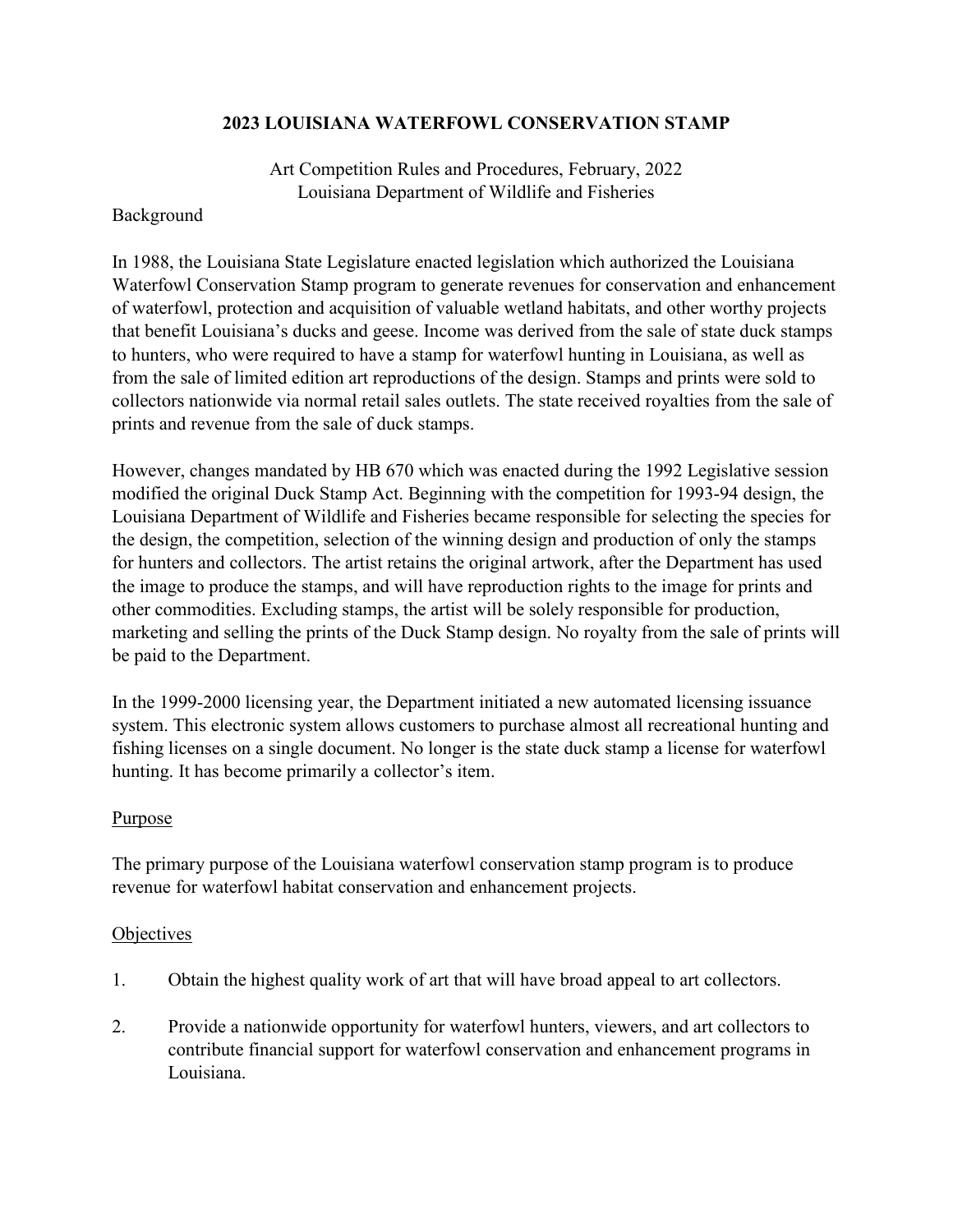## General Guidelines

By tradition, most waterfowl conservation stamp art is highly realistic in style, exhibiting extensive detail in anatomy, plumage, and the natural setting. Although artists are free to submit any composition that they desire, highly stylized or unusual designs may be viewed as too incongruous by series collectors or may limit the breadth of appeal among print buyers.

A key aspect of duck stamp art is the strength of the composition and dominance of the featured subjects. Because the final image will be 6 1/2" x 9" on the print and only 1 3/8" on the stamp, lighting, spatial arrangement and colors should provide a clean, attractive composition at both scales.

# Specific Requirements

**The 2023 Louisiana's Waterfowl Conservation Stamp will feature BUFFLEHEAD(S).** The 2022 contest was restricted to Fulvous whistling duck(s), and the 2023 contest will be restricted to designs featuring **Bufflehead(s). Designs must also include associated habitat**, as that is one of the 5 judging criteria below. Designs may also include, but are not limited to, hunting scenes, harvested waterfowl, waterfowl decoys and structures in wetland habitats.

- 1. The design must be a full-color, realistic rendering of the chosen waterfowl species.
- 2. The image must be horizontal, 13" x 18" and bear no signature or other marks that would identify the artist.
- 3. The design must be original, never have been published, and not have been entered in competition for any federal or state waterfowl stamp program.
- 4. There is no restriction on media or substrate, but the Department will not be responsible for damage or deterioration of pastels or other sensitive, unstable materials.
- 5. Each artist may enter only one design in the 2023 stamp competition. A winning artist may not compete for two successive years following his selection year.
- 6. Works must be matted in white to outside dimension of 18 1/2" and 23" and should be loosely covered with a protective overleaf, but must not be framed or covered with glass.
- 7. A card on the back of each entry must list the artist's name, mailing address and phone number. A brief summary of the artist's background and credit should also be enclosed.
- 8. All entries must be shipped in **sturdy, reusable containers following UPS guidelines for shipping artwork**, bearing a legible return address, at the expense of the sender. Return shipping will be to the point of origin, unless requested otherwise, at the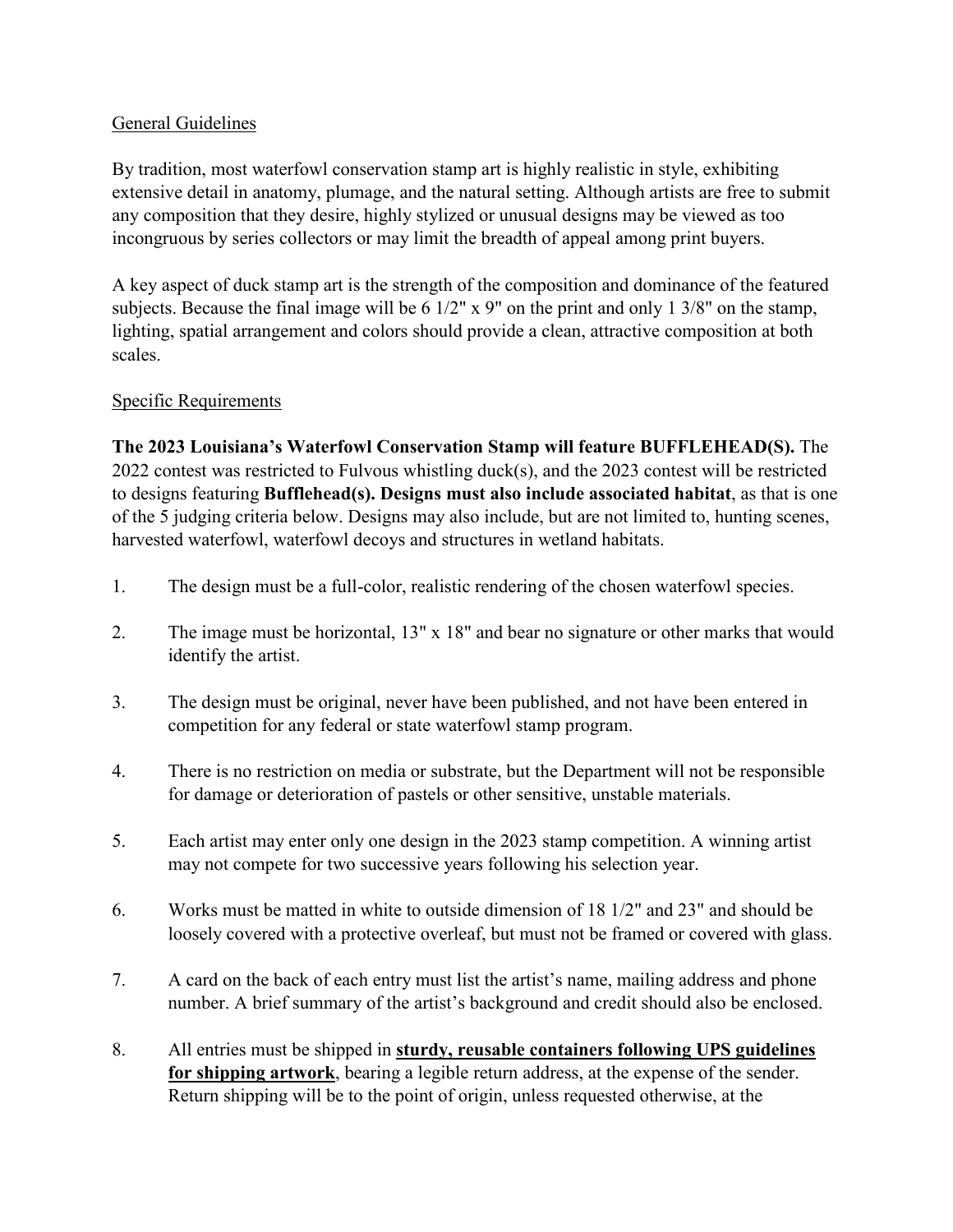Department's expense. The Department will be held harmless for loss or damage during shipment.

9. The Department reserves the right to photograph all entries for purposes of documentation, promotion, and education. The winning entry will be retained by the Department for a period of time necessary for stamp production.

## Judging Criteria and Selection Procedures

The winning design will be selected by a panel of no more than five judges who have expertise in waterfowl biology or artistic method and expression with at least one judge being a resident of Louisiana. Judges will be selected by the Louisiana Department of Wildlife and Fisheries. Judging will be done in two stages as follows: (1) the panel will evaluate the selected entries. A numerical value from 1-10 will be assigned each print by individual judges. Total points will be tallied and the highest three scores will become finalists, (2) the final designs will again be evaluated by the panel and a numerical value assigned to each print. Each judge will be instructed to assign a value comparable to what he believes to be the order of finish. These numbers will be tallied and the design with the lowest score shall be declared the winner. Should a tie exist, step #2 will be repeated.

All art works will be scored on the following criteria:

- 1. Accuracy of the form, size, proportion, posture, and colors of the chosen waterfowl species.
- 2. Level and accuracy of detail in all aspects of the anatomy of the waterfowl.
- 3. Appropriateness, accuracy, and detail in depiction of the habitat.
- 4. Attractiveness and creativity of the composition, regarding spatial balance, lighting, and harmony of subject and background.
- 5. Visual appeal and suitability for reproduction at both the print and stamp scales.

## **Eligibility**

This art competition is open to all artists who are 18 years of age or older, except employees of the Louisiana Department of Wildlife and Fisheries and members of their immediate families.

## Entry Procedures and Deadlines

1. Entries must be prepared and shipped to the specific requirements listed above. Entries will only be accepted from **October 17 through 4:00 p.m. on October 25, 2022**, at the